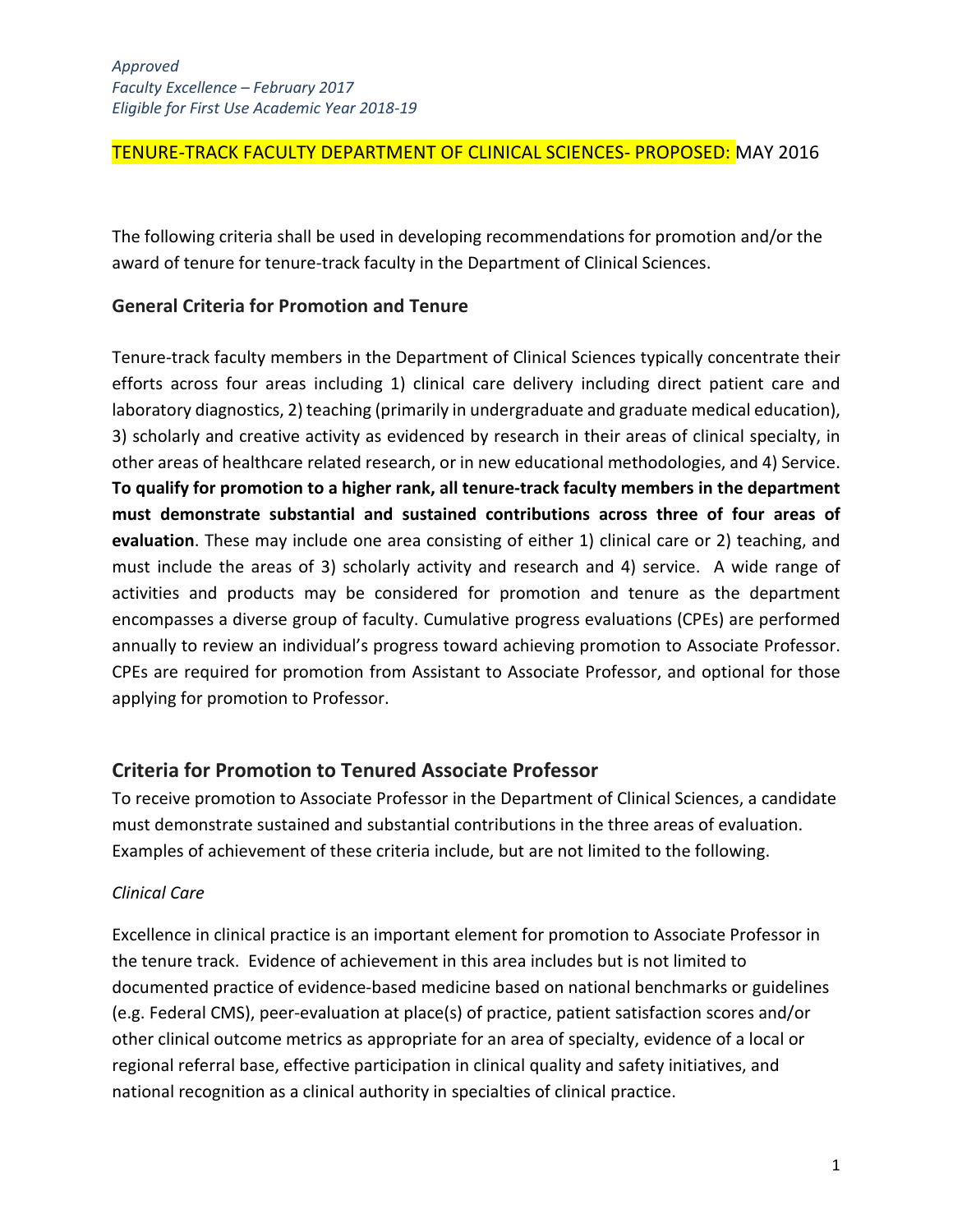*Approved Faculty Excellence – February 2017 Eligible for First Use Academic Year 2018-19*

#### *Teaching*

Excellence in teaching is imperative for promotion to Associate Professor. Teaching activities include but are not limited to leading or participating in didactic courses; mentorship of medical students, supervision of residents, graduate students and postdoctoral fellows; development of novel materials, and teaching in clinical care environments. Excellence in teaching must be supported by objective, systematic evaluation by students, residents, and fellows trained by the faculty member. Additionally, systematic evaluation by peers within the College and by faculty within other divisions or departments in which the candidate has played an active teaching role are considered. Teaching awards may also be considered as evidence.

### *Scholarship*

Promotion to Associate Professor in the Department of Clinical Sciences requires the candidate's peer-reviewed scholarly achievements to have an impact at the national level. Some examples of evidence include: Publication of reviews, chapters, textbooks, peer reviewed original manuscripts, peer-reviewed innovative teaching materials, and national level grant or contract support for research or development of teaching methods (processed through the university's Office of Research and Commercialization or other appropriate university entity such as the UCF Foundation). It is expected that several peer-reviewed publications will be completed within each rank prior to promotion to the next highest rank. Evidence of rigor may be included (e.g. impact factor, rejection rates, etc.). Service as a member of an editorial board or study section and invitations to present at national and international scientific and/or professional society meetings are additional lines of evidence that the candidate has established a strong national reputation.

#### *Service*

The College and department place great emphasis on service. Significant contributions in this area should also be recognized when considering a faculty member's qualifications for promotion and tenure. Service may include membership on institutional committees including those at the department, college, or university levels, membership on College mission-related committees and clinical teams at affiliated institutions including quality review, IRB, IACUC safety, and others, and participation in LCME accreditation, assessment, institutional effectiveness programs, and service to the profession which includes active involvement in national professional societies. Community service which aligns with the College missions will also be considered.